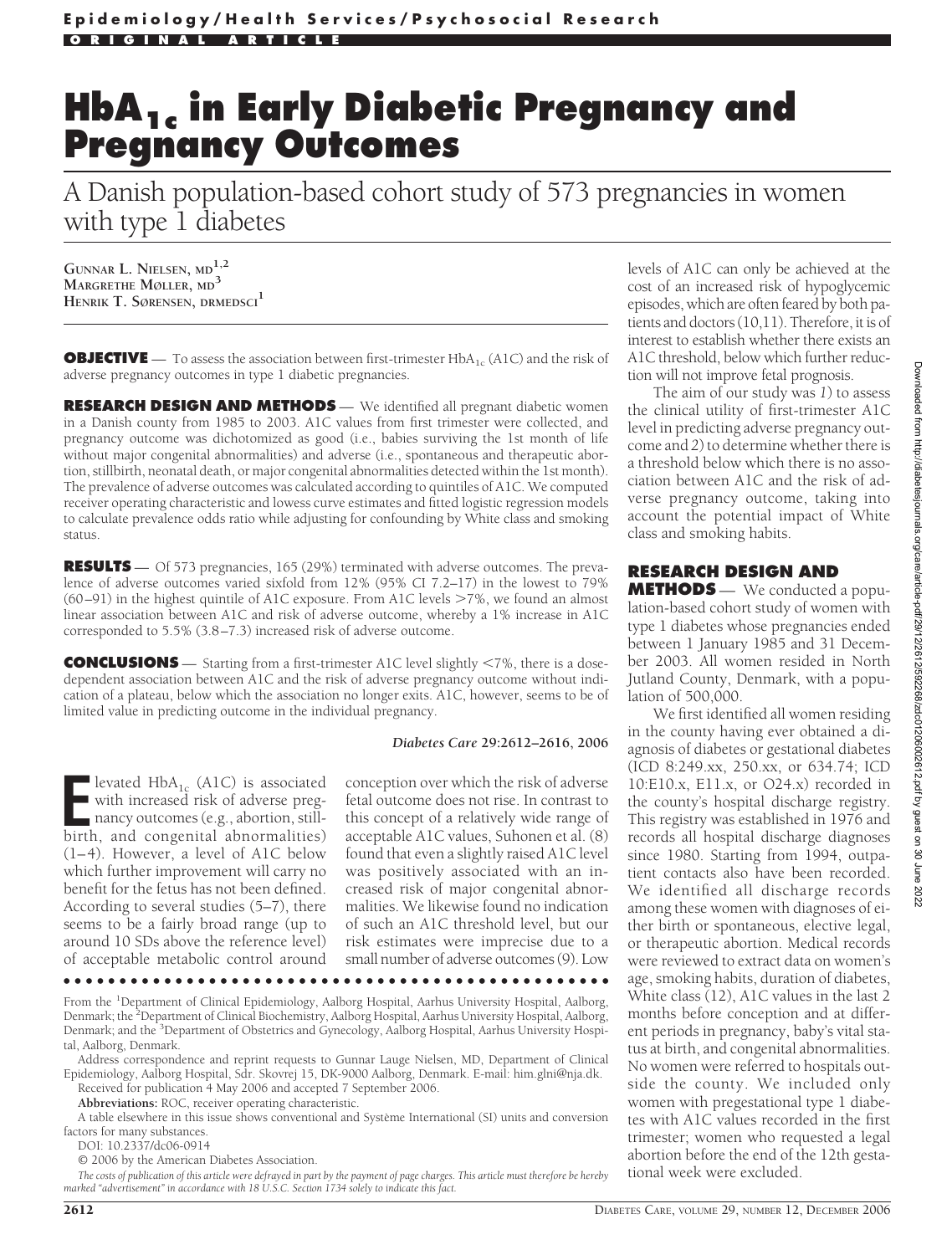*Nielsen and Associates*

## Management of pregnant diabetic women

Hospital care of pregnant women with diabetes has been centralized at the Department of Obstetrics at Aalborg Hospital in collaboration with the Department of Endocrinology (13). All pregnant women routinely are offered regular and free appointments in outpatient clinics conducted by a few obstetricians and endocrinologists with special interest in diabetes and pregnancy. Our aim has been to obtain an A1C level as low as possible. All diabetic women with first contact to the department before 12th gestational week had ultrasonographic pregnancy dating in the first trimester. If this dating differed from gestational length based on last menstrual cycle by more than 7 days, the ultrasound dating was used to define conception. Routine ultrasound scan to detect nuchal translucency was performed between the 11th and 14th gestational week; malformation scan was performed between the 16th and 20th week and repeated between the 21th and 24th week.

### Maternal metabolic control

Analysis of A1C routinely has been available in the county since 1982. Since 1985, A1C has been analyzed according to the standards used in the Diabetes Control and Complications Trial with an essentially unchanged analytical methodology (14). Reference A1C values in our nondiabetic population are 4.5–6.0%, and at an A1C level of 5.4% the SD was 0.13% and the coefficient of variation 2.45%.

Data on A1C values were collected from hospital records and, since 1997, also from a computerized database at the Department of Clinical Chemistry, which stores all A1C analyses countywide. For the study analyses, we used all available A1C values in the last 2 months before conception and in the first trimester. If more than one measurement was available in the same period, the median value was used.

#### Examination of newborns

All newborns were observed at the neonatal unit at the Department of Pediatrics as long as deemed necessary but for at least 24 h. They all were examined according to a standardized checklist by a pediatrician at delivery, on the 1st day after birth, and before discharge from the hospital (15). Congenital abnormalities were classified as *1*) lethal, *2*) major (requiring surgery or causing lasting disability), and *3*) minor (causing no lasting disability), but only lethal and major congenital abnormalities were included in the present analyses. Finally, we abstracted newborn's hospital records for data on mortality and morbidity diagnosed within the 1st month of life.

#### Categorization of outcome

Pregnancy outcomes were dichotomized into "good" (i.e., babies surviving the 1st month of life without detected congenital abnormalities) and "adverse" (i.e., composed of spontaneous and therapeutic abortion, stillbirth, neonatal death, or major congenital abnormalities detected within the 1st month of life). Additionally, we defined an outcome subgroup in which the impact on the fetus of maternal metabolic control in early pregnancy is considered to be most pronounced. This subgroup, termed "early adverse," included spontaneous and therapeutic abortions and lethal and major congenital abnormalities. Finally, we compared outcomes of pregnancies with and without A1C values available from the first trimester.

## Statistical analyses

**Prediction analyses.** We first cross tabulated the study variables and outcomes. Then, we computed the prevalence of adverse and early adverse outcomes according to five levels of maternal A1C exposure defined as quintiles of A1C, as recorded in the first trimester in pregnancies terminating with adverse or early adverse outcomes. Receiver operating characteristic (ROC) curves with stepwise increments of 0.5% A1C from  $\leq 5.0$  to ≥12.0% were calculated to quantify sensitivity and specificity of various levels of A1C exposure for the prediction of adverse outcome.

**Explanatory analyses.** We used lowess curve estimates to assess the association between A1C and the risk of adverse or early adverse pregnancy outcome (16). We then fitted multiple logistic regression models to compute prevalence odds ratios (ORs), as estimates of relative risks, adjusted for potential confounding by maternal White class (B-C [reference] and D-F) and smoking status (yes/no). The estimates from both the crude and adjusted analyses are shown with approximate 95% CIs using the Wald approximation. These analyses were then repeated with A1C included in the models as a continuous variable. To assess the potential impact of missing A1C values, we conducted sensitivity analyses in which missing values were imputed with A1C values ranging from 6.0 to 10%.

Prediction and explanatory analyses were first performed in the entire cohort of pregnancies  $(n = 573)$  and then repeated in a subcohort where each woman contributed only her first recorded pregnancy in the study period  $(n = 301)$ . In addition, analyses were repeated in pregnancies with available A1C values from the last 2 months before conception (*n* 354). The latter pregnancies were all found to be included in the cohort with first-trimester values, and the data are thus not shown separately. Student's*t* test was used for comparisons of A1C values in various outcome categories. We used version 9.0 SE of Stata software for all analyses. The study was approved by the regional ethics committee (file no. 2-16- 4-5-95).

## **RESULTS**

## Descriptive data

We identified 573 pregnancies registered in 301 women with type 1 diabetes in the study period. The distribution of pregnancies according to White class was B: 181 (32%), C: 180 (31%), D: 115 (20%), and F: 97 (17%). Ninety women with gestational and 28 with type 2 diabetes were not included in the study. We retrieved first-trimester A1C values for 474 (83%) pregnancies, leaving 99 (17%) without data on maternal metabolic control. Pregnancies without available A1C values were more likely to end with an adverse outcome than were pregnancies with A1C data available: relative risk 3.3 (95% CI 2.6–4.1) (Table 1). Of the entire cohort of 573 pregnancies, 165 (29%) had adverse outcome and 148 (26%) had early adverse outcome (Table 1). In the subcohort of 301 first pregnancies, the corresponding figures were 81 (27%) and 66 (22%).

The adverse pregnancy outcomes consisted of spontaneous abortion (*n* 124), therapeutic abortion  $(n = 9)$ , stillbirth  $(n = 10)$ , neonatal death  $(n = 3)$ , and congenital abnormalities  $(n = 19)$ . Minor congenital abnormalities were suspected or found in 20 babies. In pregnancies with available data on glycosylated hemoglobin, mean A1C values were 7.4% (95% CI 7.3–7.5) in pregnancies terminating with a good outcome  $(n = 376)$ compared with 8.5% (8.2–8.9) in pregnancies ending with an adverse outcome  $(n = 98)$ .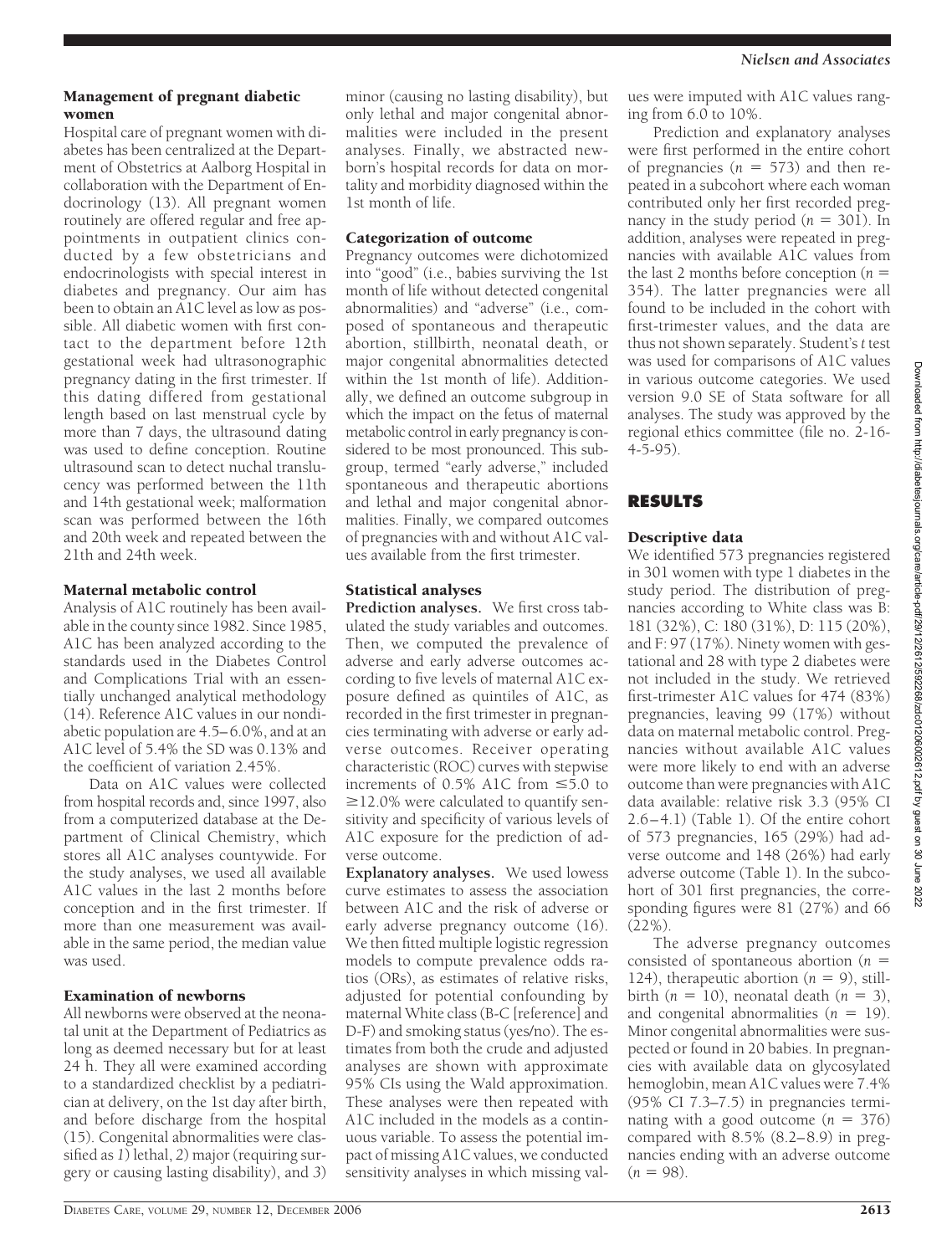| Table 1—Number of pregnancies in each category of pregnancy outcome and of pregnancies with and without data on first-trimester A1C |  |  |
|-------------------------------------------------------------------------------------------------------------------------------------|--|--|
|-------------------------------------------------------------------------------------------------------------------------------------|--|--|

|                       | Total number<br>of pregnancies | Pregnancies with<br>data on A1C | Pregnancies without<br>data on A1C | Relative risk of adverse and<br>early adverse outcome |  |
|-----------------------|--------------------------------|---------------------------------|------------------------------------|-------------------------------------------------------|--|
| n                     | 573                            | 474                             | -99                                |                                                       |  |
| Good outcome          | $408(71)(67-75)$               | $376(79)(76-83)$                | $32(32)(24-42)$                    |                                                       |  |
| Adverse outcome       | $165(29)(25-33)$               | $98(21)(17-25)$                 | $67(68)(58-76)$                    | $3.3(2.6-4.1)$                                        |  |
| Early adverse outcome | 148 (26) (22-30)               | $85(18)(15-22)$                 | $63(64)(54-72)$                    | $3.6(2.8-4.6)$                                        |  |

Data are *n* (%) (95% CI) or relative risk (95% CI) of adverse and early adverse outcome for pregnancies without versus with recorded first-trimester A1C.

## Prediction analyses

The prevalence of pregnancies terminating with an adverse outcome increased from 12% in the lowest to 79% in the highest category of A1C exposure (Table 2).

The ROC curve for an adverse pregnancy outcome as a function of A1C value for all pregnancies is shown in Fig. 1. The areas under the ROC curves are 0.69 (95% CI 0.63–0.76) for an adverse and 0.71 (0.64–0.77) for an early adverse outcome. In the subcohort of first preg-

nancies, the results were identical (curves not shown). Among pregnancies with A1C values  $>$ 10% ( $n = 34$ ), we found 21% (10–37) with good pregnancy outcome, while 15% (8–26) of pregnancies with first-trimester A1C values  $\leq 6.0\%$  $(n = 55)$  terminated with an adverse outcome.

# Explanatory analyses

The lowess curve estimates are seen in Fig. 2. From an A1C level of slightly -7.0%, there was a consistently positive

and almost linear association between increasing A1C levels and the risk of adverse pregnancy outcome. Note that the lowess curve estimates should be interpreted with caution at the extremes of exposure range, due to low number of pregnancies and to the inherent characteristics of the model.

The prevalence odds ratios for adverse and early adverse outcome according to quintiles of glycosylated hemoglobin are shown in Table 2. We found an increasing risk of both types of adverse

**Table 2—***Prevalence and prevalence odds ratios with 95% CIs for adverse and early adverse outcome in quintiles of first-trimester A1C exposure level for all pregnancies and separately for first pregnancies*

|                                                               |                         | Adverse<br>outcomes<br>(n) | Entire cohort ( $n = 573$ )         |                    |                   | Subcohort ( $n = 301$ ) |                    |
|---------------------------------------------------------------|-------------------------|----------------------------|-------------------------------------|--------------------|-------------------|-------------------------|--------------------|
|                                                               | Good<br>outcomes<br>(n) |                            | Prevalence<br>of adverse<br>outcome | Crude              | Adjusted          | Crude                   | Adjusted           |
| Dependent variables for                                       |                         |                            |                                     |                    |                   |                         |                    |
| adverse pregnancy<br>outcome                                  |                         |                            |                                     |                    |                   |                         |                    |
| 1st quintile A1C: ≤7.0%<br>$(ref.)^*$                         | 153                     | 20                         | $12(7.6-17)$                        | $1(-)$             | $1(-)$            | $1(-)$                  | $1(-)$             |
| 2nd quintile A1C: 7.1-7.8%                                    | 93                      | 19                         | $17(11-25)$                         | $1.6(0.8-3.1)$     | $1.8(0.8-3.9)$    | $1.4(0.6-3.4)$          | $1.2(0.4-3.5)$     |
| 3rd quintile A1C: 7.9-8.9%                                    | 87                      | 20                         | $19(12-27)$                         | $1.8(0.9-3.5)$     | $2.1(1.0-4.5)$    | $2.3(0.9-5.9)$          | $2.3(0.8-7.1)$     |
| 4th quintile A1C: 9.0-10.2%                                   | 38                      | 20                         | $35(24 - 47)$                       | $4.0(2.0 - 8.2)$   | $4.2(1.8-9.7)$    | $2.6(1.0-6.4)$          | $2.0(0.6-6.3)$     |
| 5th quintile A1C: $\geq$ 10.3%                                | 5                       | 19                         | 79 (60-91)                          | $29.1(9.8 - 86.4)$ | $30.3(8.6 - 106)$ | $19.3(5.2 - 71.4)$      | $16.0(3.2 - 78.9)$ |
| White class B-C (ref.)                                        |                         |                            |                                     |                    | $1(-)$            |                         | $1(-)$             |
| White class D-F                                               |                         |                            |                                     |                    | $1.1(0.6-1.9)$    |                         | $1.5(0.7-3.3)$     |
| Nonsmoking (ref.)                                             |                         |                            |                                     |                    | $1(-)$            |                         | $1(-)$             |
| Smoking                                                       |                         |                            |                                     |                    | $1.1(0.6-2.0)$    |                         | $0.9(0.4 - 2.0)$   |
| Dependent variables for early<br>adverse pregnancy<br>outcome |                         |                            |                                     |                    |                   |                         |                    |
| 1st quintile A1C: $\leq 7.2\%$                                | 178                     | 18                         | $9(5.6 - 14)$                       | $1(-)$             | $1(-)$            | $1(-)$                  | $1(-)$             |
| $(ref.)\dagger$                                               |                         |                            |                                     |                    |                   |                         |                    |
| 2nd quintile A1C: 7.3-7.9%                                    | 77                      | 17                         | 18 (12-27)                          | $2.2(1.1-4.5)$     | $2.7(1.2-6.1)$    | $1.6(0.6-4.3)$          | $1.4(0.4-5.1)$     |
| 3rd quintile A1C: 8.0-9.0%                                    | 87                      | 16                         | $16(10-24)$                         | $1.8(0.9-3.7)$     | $2.2(0.9-5.1)$    | $2.7(1.0 - 7.6)$        | $3.5(1.0-12.1)$    |
| 4th quintile A1C: 9.1-10.2%                                   | 29                      | 17                         | $37(25 - 51)$                       | $5.8(2.7-12.5)$    | $6.7(2.8-16.5)$   | $2.3(0.8-6.5)$          | $1.9(0.5 - 7.9)$   |
| 5th quintile A1C: $\geq$ 10.3%                                | 5                       | 17                         | 77 (57-90)                          | 33.6 (11.1-101)    | 35.0 (9.5-129)    | 48.1 (8.9-259)          | 70 (6.6-742)       |
| White class B-C (ref.)                                        |                         |                            |                                     |                    | $1(-)$            |                         | $1(-)$             |
| White class D-F                                               |                         |                            |                                     |                    | $0.9(0.5-1.7)$    |                         | $1.2(0.4-3.1)$     |
| Nonsmoking (ref.)                                             |                         |                            |                                     |                    | $1(-)$            |                         | $1(-)$             |
| Smoking                                                       |                         |                            |                                     |                    | $1.1(0.6-2.0)$    |                         | $0.7(0.3 - 2.0)$   |

Data are OR (95% CI) except for prevalence of adverse outcome, which are % (95 % CI). Maternal White class and smoking are included in the adjusted analyses. The quintile values refer to cutoff values defined among adverse (\*) and early adverse (†) outcomes in the entire cohort.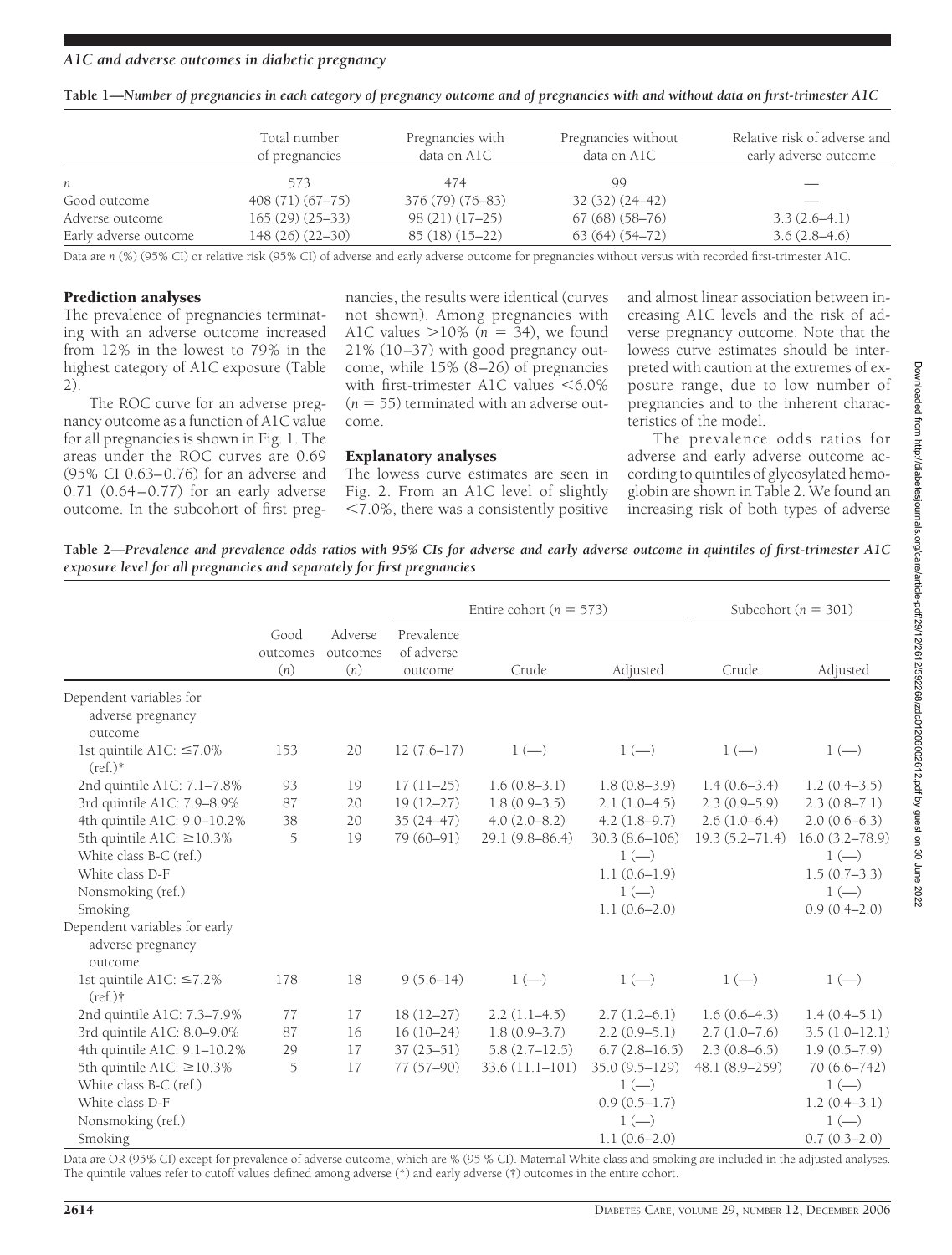

Figure 1—*ROC curve of adverse pregnancy outcome according to first-trimester A1C values based on 376 pregnancies with good outcome and 98 pregnancies with adverse outcome. Incremental level of A1C exposure was 0.5%, which equals 16 categories. Area under the ROC curve: 0.69 (95% CI 0.63– 0.76). Solid straight line represents no association. Line with black circles represents association seen in actual dataset.*

outcomes with each incremental step in A1C exposure. In the subcohort of first pregnancies, the same tendency could be seen, though the estimates had wider CIs due to the reduced number of outcomes. Including White class and smoking in the models did not materially change the relative risk estimates.

When A1C was included as a continuous explanatory variable into the logistic regression model, a 1% increase in A1C corresponded to a 5.5% (95% CI 3.8– 7.3) increase in prevalence odds ratio of having an adverse outcome and 6.1% (4.2–8.0) of having an early adverse pregnancy outcome.

In the sensitivity analyses, we imputed various levels of A1C in 99 pregnancies without A1C values. The prevalence odds ratio of adverse outcome



Figure 2—*Relation between first-trimester A1C level and pregnancy outcome using the lowess model with bandwidth of 0.5. Full line depicts adverse and broken line early adverse outcome. Based on 376 pregnancies with good outcomes and 98 pregnancies with adverse outcomes.*

#### *Nielsen and Associates*

was reanalyzed at each level of imputation with A1C as a continuous explanatory variable. At an A1C imputation level of 7%, the prevalence odds ratio of adverse outcome was 3.0 (95% CI 1.6–4.4), and the association gradually became stronger for all higher imputed values of A1C. Essentially identical associations were found when analyzing the 354 pregnancies with A1C values available from last 2 months before conception.

**CONCLUSIONS** — We found a sixfold increase in the risk of adverse pregnancy outcome in women with A1C levels in the highest quintile, compared with women who had A1C levels in the lowest quintile in the first trimester. We observed a monotone increase in risk when A1C levels exceeded 7% equivalent to 1% above the upper limit in our reference population. Pregnancies without A1C data had a threefold increased risk of adverse outcome.

A1C values were missing in 17% of the pregnancies. Unknown factors determining the availability of A1C values in 474 pregnancies could bias our analyses. But the associations remained significant even if all 99 missing A1C values were replaced with values as low as 7%. Thus, the sensitivity analysis suggests that our results are robust.

The higher risk of adverse outcome in pregnancies without available firsttrimester A1C values indicates that our study considered a group of pregnant diabetic women with better-than-average metabolic control. The observed associations likely would become stronger if all pregnant diabetic women could be included.

It would be optimal to estimate the association between maternal metabolic control and specific outcomes with presumably common etiology (e.g., early and late spontaneous abortion, congenital abnormalities, stillbirth, and peri- and neonatal mortality). However, very large cohorts are required to assess such specific associations, as each of these adverse outcomes are rare. At the same time, the composite adverse outcome considered here is clinically relevant as it addresses the question frequently posed by pregnant women: "What are the chances of this pregnancy leading to a birth of a healthy baby?"

Though an unknown part of the observed association could be due to confounding from other maternal diseases, medication use, or consumption of coffee